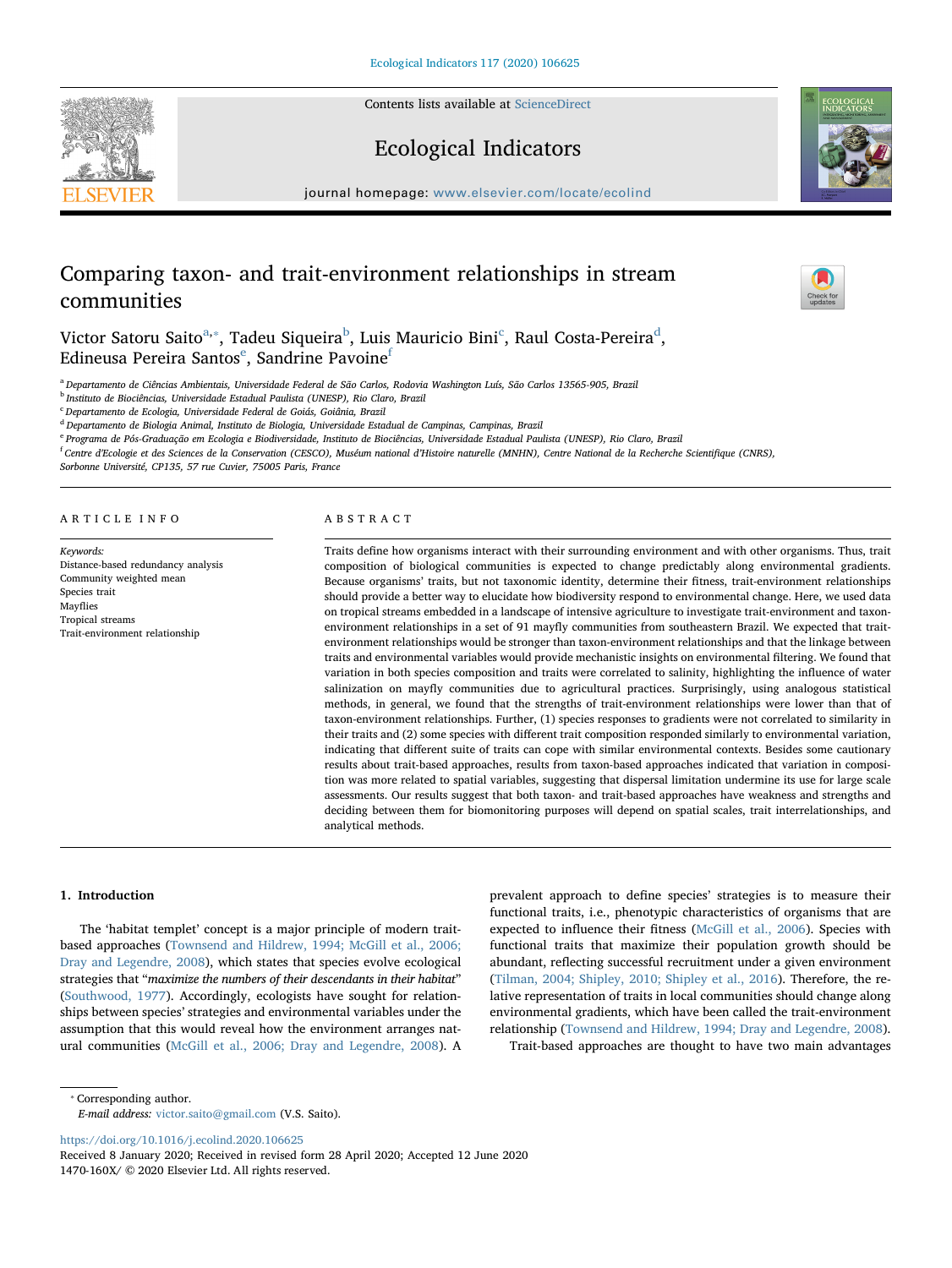when compared to taxonomic approaches. First, variation in trait composition along environmental gradients have the potential to provide mechanistic understanding of community assembly, as traits should respond in predictable ways given their role in shaping individual fitness ([Shipley, 2010\)](#page-6-4). Second, trait-based approaches enable comparing biodiversity patterns along gradients (e.g. human pressures) at large spatial scales, while taxonomic analyses are contingent to the biogeographic context of the species pool because dispersal limitation also influences species distribution ([McGill et al., 2006\)](#page-6-2).

The potential advantages of trait-based approaches boosted their use in freshwater ecology in the last three decades. Morphological, ecological, and life-cycle traits have been traditionally used in biomonitoring protocols for diverse freshwater taxa [\(Resh et al., 1994;](#page-6-5) Townsend and Hildrew, 1994; Poff[, 1997 Dolédec et al., 1999; Verberk](#page-6-5) [et al., 2013](#page-6-5)). It has been suggested that using trait-based approaches would improve our ability to elucidate the sources of environmental change (e.g. organic pollution, flow alteration, salinization) [\(Dolédec](#page-6-6) [et al., 1999, Aspin et al., 2019](#page-6-6)). However, although some studies have indeed found strong trait-environment relationships (e.g., macroinvertebrates: [Dolédec et al., 1999;](#page-6-6) fishes: [Leitão et al., 2016\)](#page-6-7), many others have found weak or no relationship (e.g. [Resh et al., 1994;](#page-6-5) [Davies et al., 2000; Saito et al., 2016;](#page-6-5) see a review in [Hamilton et al.,](#page-6-8) [2019\)](#page-6-8). Importantly, explanations for weak or absence of trait-environment relationships in freshwater communities are still unclear ([Statzner](#page-6-9) [et al., 2004](#page-6-9)). Thus, although trait-based approaches have been present in the literatures for decades, comparing their predictive performance against taxonomic approaches remains a challenge, especially in tropical regions where freshwater biomonitoring is still under development [\(Saito et al., 2015a](#page-6-10)).

In this study, we investigated trait- and taxon-environment relationships in tropical mayfly (Ephemeroptera) communities along a gradient of land use intensification. We focused on mayflies but not multiple insect orders because each taxonomic group is likely to have developed evolutionary solutions to environmental changes so that merging multiple groups could mask the responses of individual orders ([Resh et al., 1994\)](#page-6-5). We studied streams embedded in a landscape with different levels of forest cover and anthropogenic influence (mainly sugar cane plantations and pasture) in Brazil. We aimed to investigate two assumptions of trait-based approaches: (i) traits provide mechanistic explanations of environmental filtering that taxon-based approaches do not; (ii) taxon-environment relationships are dependent on the species pool given the influence of species dispersal for taxa distribution while trait approaches are not. Thus, we expected that (1) trait-environment relationships would be stronger than taxon-environment relationships. Because traits should allow a mechanistic explanation of the role of environmental filters, we expected that (2) gill traits (shape and number), which are strongly associated with osmoregulation and respiration in mayflies (Wingfi[eld et al., 1939](#page-6-11)), would respond to salinity and dissolved oxygen levels; and (3) feeding strategies would change according to stream width and riparian forest cover because these variables determine the organic matter inputs in streams [\(Vannote et al., 1980](#page-6-12)). Finally, we expected that (4) variation in trait composition would be less constrained by the spatial structure of the landscape than the variation in taxonomic composition, since trait distribution should not be strongly associated to dispersal.

#### 2. Methods

#### 2.1. Sampling sites

We used data from 91 streams in the Corumbataí River Basin, state of São Paulo, Brazil ([Fig. 1\)](#page-2-0). The basin has an area of  $\sim$ 170,000 ha and deforestation was the primary impact in the beginning of the 1900s. After that, the region has been intensively used for sugarcane production and cattle ranching ([Valente, 2001](#page-6-13)).

Sampled streams were distributed along a gradient of forest cover,

which is a major predictor of variation in stream insect communities in Brazil [\(Siqueira et al., 2012a,b, Siqueira et al., 2015; Saito et al.,](#page-6-14) [2015a\)](#page-6-14). We calculated the proportion of different land uses in the catchment area upstream the sampling sites. We calculated the area covered by pasture, sugar cane, and native forest using the software QGIS ([Quantum GIS Development Team, 2019](#page-6-15)). Catchment forest cover ranged from 0 to 83% within the river catchment area.

We measured the following in situ stream variables to characterize local environmental variation: % of shading at the stream stretch (visually estimated), average stream width and depth (cm), flow velocity (m/s), water temperature ( $^{\circ}$ C), pH, conductivity ( $\mu$ S/cm), salinity (mS cm−<sup>1</sup> ), turbidity (NTU), dissolved oxygen (mg/L) and substrate composition (sand, gravels, pebbles, cobbles, and boulders; %). Water characteristics were measured using a multiparameter sensor (Horiba device U‐50). Additionally, water samples were taken from each stream for the laboratory analysis of total phosphorus (mg/L) and total nitrogen (mg/L) using methods described in [Golterman, Clymo and](#page-6-16) [Ohnstad \(1978\) and Mackereth, Heron and Talling \(1978\)](#page-6-16), respectively. Based on a correlation matrix between all variables, we decided to exclude the variables conductivity and % of pebbles from subsequent analysis due to collinearity (Pearson's correlations = 0.83 and −0.60 with salinity and % of boulders, respectively). We decided to keep salinity instead of conductivity given the alarming impact that freshwater salinization may have over mayflies and given our specific predictions about salinity and gill traits [\(Kaushal et al., 2005; Cañedo-](#page-6-17)[Argüelles et al., 2016\)](#page-6-17). To summarize the environmental data (standardized), we applied a Principal Component Analysis (PCA) to reduce the dimensionality of the environmental variables data (prior to standardization, continuous variables, except pH, were log-transformed and percentage variables – e.g., substrate composition – were transformed using the square root of arcsine).

## 2.2. Mayfly data

Between May and August (dry season) of 2015 we sampled mayflies using a two minutes kick-net procedure in each sampling site. We counted and identified all nymphs to the lowest possible taxonomic level (morphotype and species level). Based on previous studies and the natural history of Neotropical mayflies, we selected six key traits: feeding strategy, gills characteristics, body shape, locomotion strategy (all fuzzy coded trait), number of gills (quantitative discrete trait), and wing size (quantitative continuous traits). We compiled trait values from previous studies and databases ([Tomanova et al., 2006; Colzani](#page-6-18) [et al., 2013; Saito et al., 2015a](#page-6-18)). Additionally, for each species, we measured the mean body size (quantitative continuous trait) of nymphs (last instar, minimum of five individuals) under a stereomicroscope (Table S1).

#### 2.3. Taxon- and trait-environment relationships

To describe trait syndromes in mayfly traits (i.e., trait combinations that are consistent among different species), we applied a PCA to the trait data after standardizing fuzzy and quantitative traits by zero mean and unit variance. We then compared taxon- and trait-environment relationships using the following multivariate methods [\(Kleyer et al.,](#page-6-19) [2012\)](#page-6-19):

(1) Redundancy analysis (RDA) estimates the relationship between a multivariate explanatory matrix and a multivariate response matrix [\(Legendre and Legendre, 2008\)](#page-6-20). We used the environmental variables (described above) as the explanatory matrix and the community composition dataset (Hellinger transformed) as the response matrix in the taxon-based approach (RDA-Composition). For the trait-based approach we used the community-weighted mean (CWM) values of traits as the response matrix (RDA-CWM). CWM is the mean value of a trait, weighted by species abundances,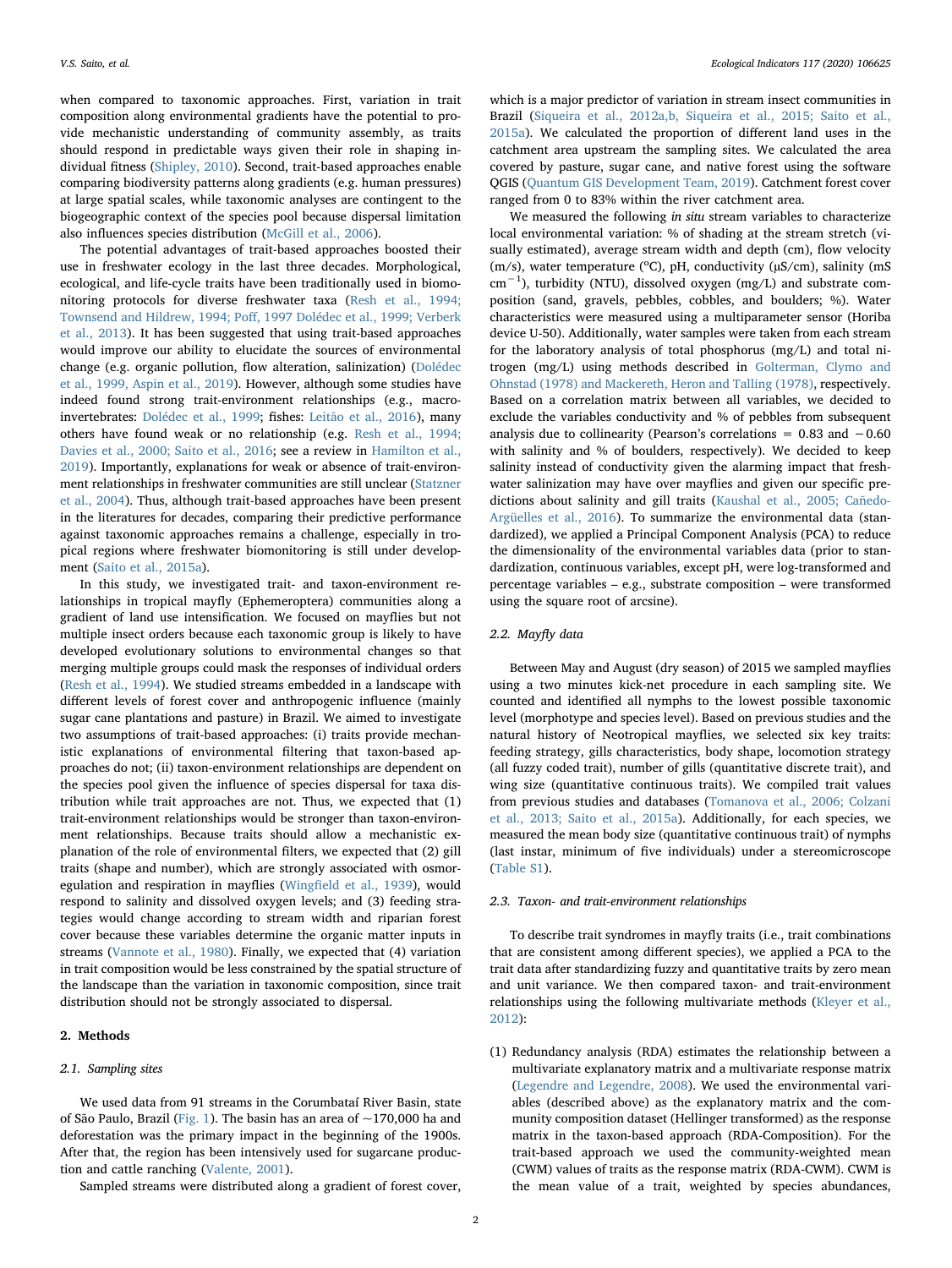<span id="page-2-0"></span>

Fig. 1. Location of studied streams within the Corumbataí River Basin. Streams are represented by dots.

considering all species present at a site [\(Lavorel et al., 2008\)](#page-6-21), being one of the most used metrics to test trait-environment relationships [\(Lavorel et al., 2008;](#page-6-21) Bruelheidet al., 2018, but see [Peres-Neto](#page-6-22) [et al., 2017\)](#page-6-22). We applied a forward selection procedure with double stopping criterion (P-values and adjusted  $R^2$ ; see [Blanchet et al.,](#page-6-23) [2008, Bauman et al., 2018](#page-6-23)) to select a subset of environmental variables to be used in the RDA. We used an ANOVA-like procedure with 999 permutations ([Legendre et al., 2011\)](#page-6-24) to test for the significance of RDA axes.

- (2) Distance based-RDA (db-RDA) is a variation of RDA to cope with dissimilarity matrices as response matrices [\(Legendre and](#page-6-25) [Anderson, 1999](#page-6-25)). db-RDA finds linear relationships between all the Principal Coordinate Analysis (PCoA) axes (summarizing a dissimilarity matrix between sites) and environmental variables. We used the Bray-Curtis dissimilarity as response matrix in the taxon-based approach (db-RDA-Composition). For the trait-based approach, we used the trait dataset to calculate a dissimilarity matrix among sites that provides maximum dissimilarity between completely dissimilar communities ( $D_\beta$  coefficient - equation 12 in [Pavoine and Ricotta,](#page-6-26) [2014](#page-6-26)) (hereafter the db-RDA-Traits approach). This coefficient relies on differences in traits between species, which were calculated using the modified Gower coefficient [\(Pavoine et al., 2009](#page-6-27)). We also used estimated P-values through an ANOVA-like procedure with 999 permutations ([Legendre et al., 2011\)](#page-6-24) to test for the significance of the axes. In all analyses described above, we used the adjusted coefficient of determination (Adj.  $R^2$ ) to measure the strength of relationship between the response and explanatory matrices [\(Peres-](#page-6-28)[Neto et al., 2006](#page-6-28)). We also added a constant to dissimilarities to avoid negative eigenvalues during ordination of matrices (Cailliez transformation, [Legendre and Legendre, 2008](#page-6-20)).
- (3) In order to find a direct link between taxa, traits and the environment, we applied a RLQ analysis that simultaneously evaluate the relationships among sites, species, environmental variables and

traits using simultaneous ordination ([Dolédec et al., 1996](#page-6-29)). RLQ relies on covariance measures between environmental variables and traits linked by the abundance of species in sites. For this approach, we considered the continuous traits number of gills, wing size and body size as fuzzy coded, separated in three distinct blocks with affinities sum to unity for a given species. We did that because the implemented RLQ statistical test cannot cope with the mixed type of data we used (feeding fuzzy-coded traits and body size; see also [Thioulouse et al., 2018](#page-6-30)). Significance testing of the general relationships between species and the environment and between traits and the environment was based on a sequential test through a Monte-Carlo procedure with 9999 permutations that randomizes sites and species (model 6 in [Dray et al., 2014,](#page-6-31) which combines in sequence the randomizations of model 2 and 4). Model 2 tests the relationship between species and the environment, while model 4 tests the relationship between traits and the environment. For this method, we used only the environmental variables selected by forward selection in the previous RDAs.

- (4) In order to find specific relationships between individual traits and environmental variables, we used the fourth-corner method ([Dray](#page-6-32) [and Legendre, 2008\)](#page-6-32) to estimate the Pearson's correlation coefficient between each trait and each environmental variable. Again, significance levels were assessed by the model 6 described by [Dray](#page-6-31) [et al. \(2014\)](#page-6-31), which combines in sequence the randomizations of model 2 and 4.
- (5) We tested the association between the trait distance matrix (modified Gower distance) and the environmental response distance matrix (Euclidean distance matrix from the species scores along the first three axes of the RDA-Composition) using a Mantel test (9999 permutations). The first matrix describes the similarities between species in terms of traits composition, while the second matrix describes the similarities between species in terms of their responses to environmental gradients. We also applied a hierarchical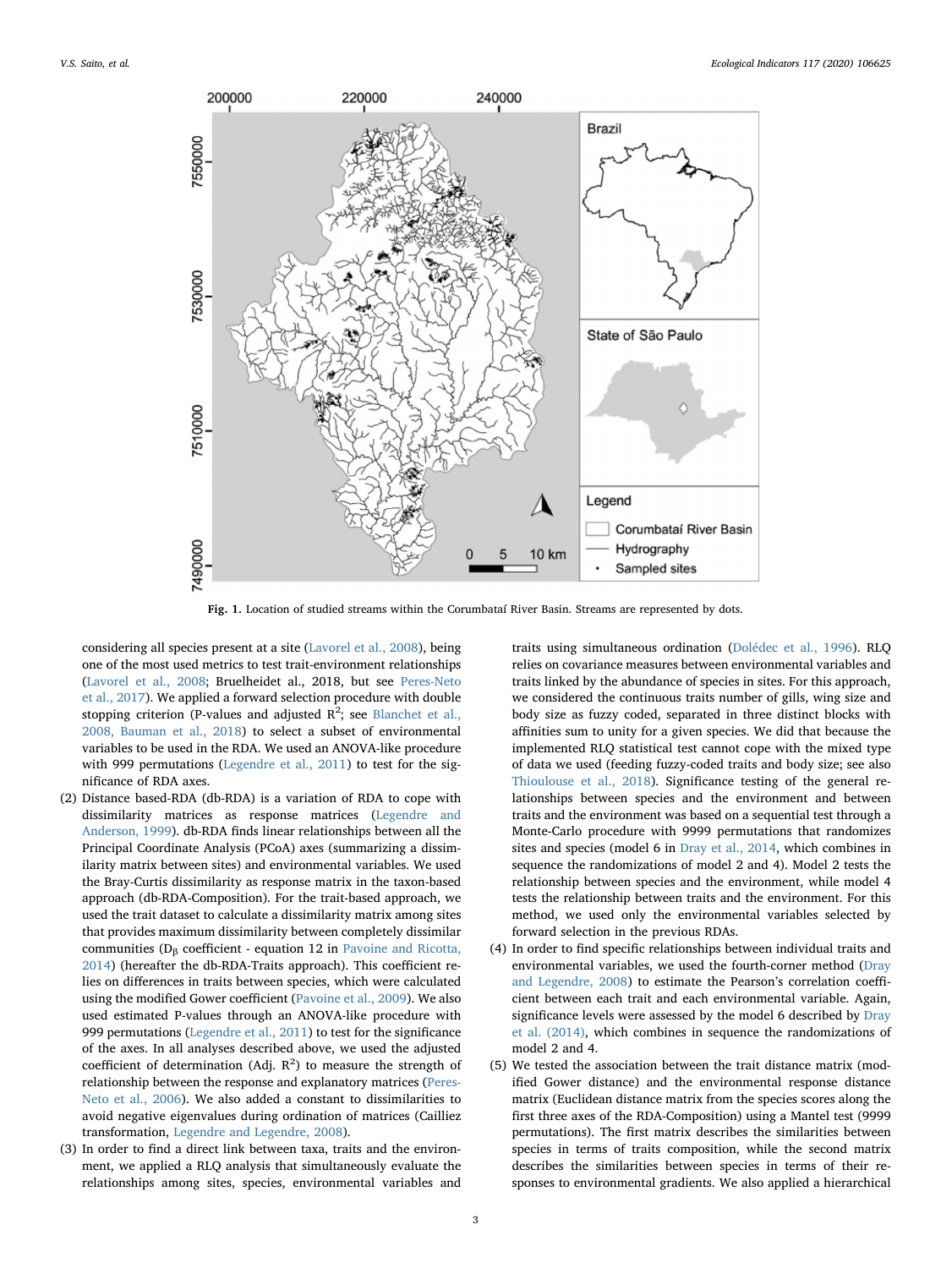cluster analyses using the Unweighted arithmetic mean (UPGMA) method to the species trait distance and then compared it to a hierarchical cluster (UPGMA) based on the species environmental responses matrices.

Finally, to compare how taxon- and trait-environment relationships were constrained by the spatial structure of the sampling sites, we used a variation partitioning approach ([Peres-Neto et al., 2006](#page-6-28)). First, we applied distance-based Moran's Eigenvector Maps (db-MEM, [Dray et al.,](#page-6-33) [2006\)](#page-6-33) to the geographic coordinates of sampling sites, which transforms spatial distances into a rectangular matrix, where orthogonal vectors describe the various forms of spatial variation among sites. The first vectors represent the largest scale of spatial variation, whereas the last represent fine scale spatial variation. Then, we partitioned the variation in community response matrices among two explanatory matrices – environmental (all environmental variables) and spatial (db-MEM vectors) ([Peres-Neto et al., 2006](#page-6-28)). We used the strength of partial relationships (Adj. R2; [Peres-Neto et al., 2006\)](#page-6-28) to measure the relative importance of the environmental and spatial variables in explaining the variation in the response matrices. Significance levels were assessed with an ANOVA like permutation (999 permutations, as explained above). We used this technique to partition variation of four response matrices in the redundancy approaches described above (i.e., RDA-Composition, RDA-CWM, db-RDA-Composition and db-RDA-Traits).

### 3. Results

We identified 18,803 nymphs distributed into 23 morphotypes/ species. The PCA depicted complex environmental gradients in the studied region, with the first two axes explaining 33% of the environmental variation across sites ([Fig. 2\)](#page-3-0). Along the first PCA axis (PCA1), streams in catchments dominated by sugarcane cultivation were, in general, deeper, wider, with a predominance of cobbles, and higher streamflow. In turn, streams in catchments dominated by pasturelands presented substrates dominated by sand and gravel, with lower depth and flow velocity. Along the second axis (PC2), the streams were mainly differentiated according to shading; streams positively related to

#### <span id="page-3-1"></span>Table 1

Results of trait-environment and taxon-environment relationships in mayfly communities from Corumbataí River basin. NS = non-significant. \* Adjusted Pvalue. \*\*S.E.S.  $=$  Standardized effect size.

| Method               | Association statistics | Value        | P-value |
|----------------------|------------------------|--------------|---------|
| RDA-Composition      | Adj. $R^2$             | 0.141        | 0.001   |
| RDA-CWM              | Adj. $R^2$             | 0.088        | 0.015   |
| db-RDA-Composition   | Adj. $R^2$             | 0.173        | 0.001   |
| db-RDA-Trait         | Adj. $R^2$             | 0.216        | 0.003   |
| <b>RLO</b>           | Model $2$ S.E.S.**     | 6.219        | 0.001   |
|                      | Model 4 S.E.S.         | 1.476        | 0.082   |
|                      | Model 6 S.E.S.         | -            | 0.084   |
| Fourth-Corner method | Pearson correlation    | All $< 0.10$ | all NS* |

shading and high dissolved oxygen concentration in forested catchments were negatively related to pH and salinity. The trait-PCA depicted a phylogenetic constraint pattern in species trait as species of the same family were tended to be grouped together. Along the first axis, we found a separation between Baetidae (with negative scores) and Leptophlebiidae (with positive scores), while Caenidae and Leptohyphidae were separated from the other families along the second axis ([Fig. 2\)](#page-3-0).

RDA-Composition and RDA-CWM detected weak relationships between species abundance and environmental variables and between abundance-weighted trait mean (CWM) and environmental variables, respectively [\(Table 1\)](#page-3-1). However, the strength of the relationship detected by the RDA-Composition (Adj.  $R^2 = 0.14$ ,  $P = 0.001$ ) was higher than that detected by the RDA-CWM (Adj.  $R^2 = 0.08$ ,  $P = 0.015$ ). Forward selection indicated that the best set of variables to explain variation in species composition included salinity  $(F = 8.93,$  $P = 0.002$ ), stream width  $(F = 3.02, P = 0.008)$ , and percentage of sand  $(F = 2.22, P = 0.046)$ . Forward selection applied to RDA-CWM indicated that the best set of variables to explain variation in CWM included stream width  $(F = 3.97, P = 0.012)$ , salinity  $(F = 3.49,$  $P = 0.012$ ) and water temperature ( $F = 2.61$ ,  $P = 0.032$ ). The db-RDA-Composition also showed slightly higher explanatory power (all axes used, Adj.  $R^2 = 0.17$ ,  $P = 0.001$ ) than simple RDA-Composition, but

<span id="page-3-0"></span>

Fig. 2. Principal component analysis biplots of the environmental (left panel) gradient and trait (right panel) datasets. Left: Ordination of environmental variables using Principal Components Analysis (PCA) in the Corumbataí River Basin. Right: PCA depicting the trait syndromes in mayfly species from four different families. Black and colored dots represent streams and taxonomic units (species or morphospecies), respectively.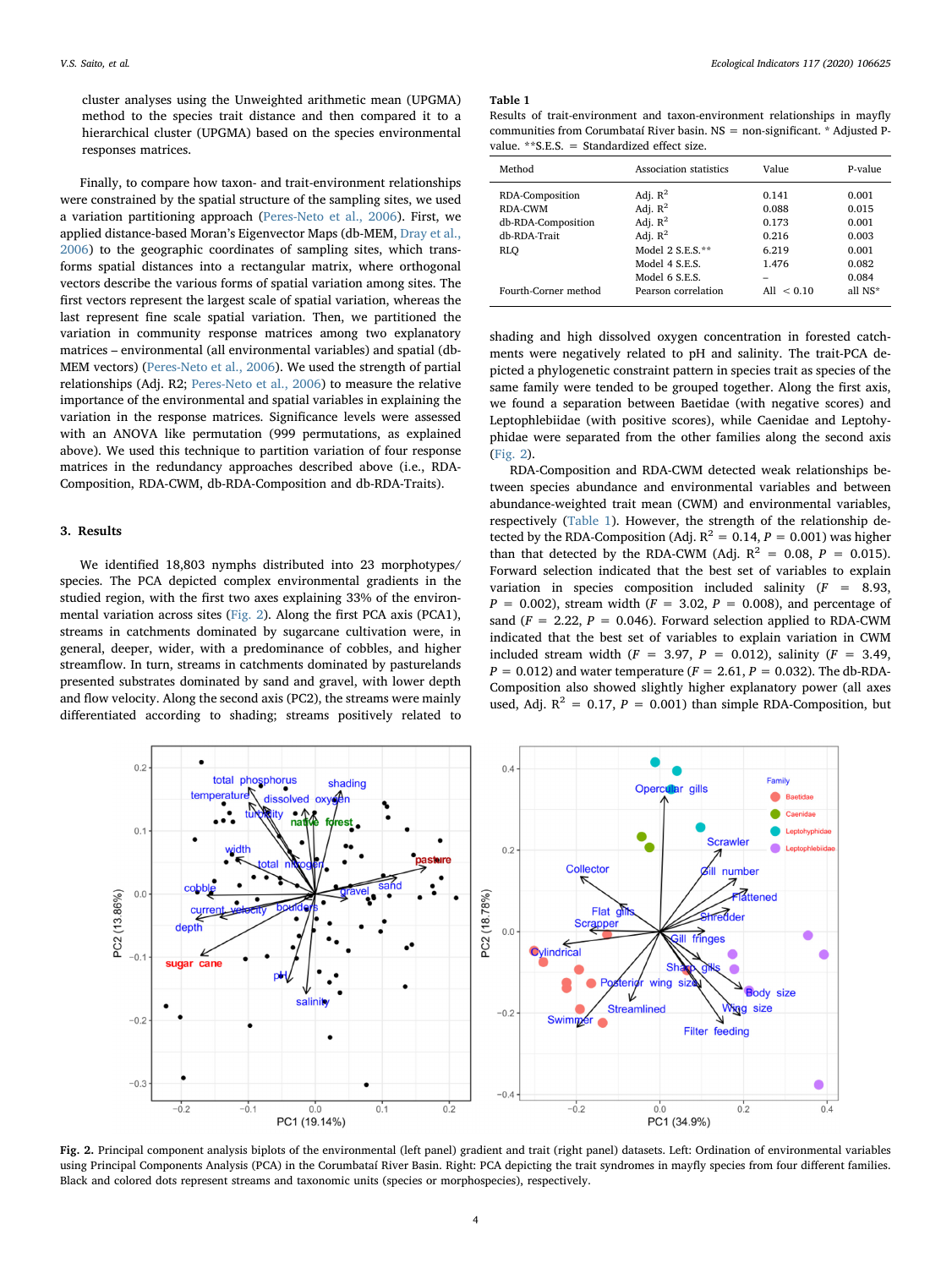with the same variables retained by forward selection. Interestingly, db-RDA-Traits contrasted the general trend and had the highest adjusted coefficient of determination (all axes used, adj.  $R^2 = 0.21$ ,  $P = 0.003$ ) of all methods, and with the same variables retained in db-RDA-Composition (salinity, stream width and percentage of sand) [\(Table 1\)](#page-3-1).

The RLQ analysis, which was computed considering only salinity, stream width, water temperature and percentage of sand as environmental variables (i.e., retained by forward selection in RDAs), did not detect a general relationship between the three data (i.e., species abundances, species traits and environmental variables; model 6 combining results of model 2 and 4; see [Dray et al., 2014](#page-6-31)). However, model 2 indicated a relationship between species abundances and environmental variables, while model 4, which tests the null hypothesis of a random distribution of traits along environmental axes, did not. Fourth-Corner correlations also did not detect relationships between specific traits and specific environmental variables [\(Table 1\)](#page-3-1); thus, the specific predictions regarding gill traits and feeding habits were not supported.

We found a lack of relationship between dissimilarity in species traits and dissimilarity in species' environmental responses (Mantel's  $r = -0.02$ ,  $P = 0.522$ ). The comparison of the two hierarchical clusters also demonstrated a lack of association between similarity in species traits and similarity in environmental responses ([Fig. 3](#page-4-0)). The high number of crossing lines when comparing the two clusters depicts how species with very distinct trait composition can respond in similar ways to the environment. For example, – e.g. the trait composition of Baetodes sp.1 differed from that of Thraulodes sp. and yet both taxa responded similarly to the environmental gradients [\(Fig. 3](#page-4-0)). The opposite pattern can also be seen, as Baetodes sp.1 and Zelusia sp. were similar in trait composition and yet responded differently to the environmental gradients ([Fig. 3](#page-4-0)).

Variation partitioning indicated that taxonomic composition was more related to spatial variables than traits, supporting our expectations. Environmental and spatial variables explained 16% ( $F = 1.58$ ,  $P = 0.004$ ) and 11% ( $F = 1.26$ ,  $P = 0.059$ ) of the variation in species composition and 9% ( $F = 1.28$ ,  $P = 0.120$ ) and 1% ( $F = 1.02$ ,  $P = 0.452$ ) of the variation in CWM, respectively. Using db-RDA the results were similar. For db-RDA-Composition,  $15\%$  ( $F = 1.57$ ,  $P = 0.010$ ) of variation was explained by the environment, 10% explained by db-MEM axes ( $F = 1.24$ ,  $P = 0.097$ ) and 4% of shared explanation. As for the trait-based approach (db-RDA-Traits), the

environmental and the spatial variables explained  $22\%$  ( $F = 10.65$ ,  $P = 0.028$ ) and 5% of the variation ( $F = 9.87$ ,  $P = 0.005$ ), respectively (Fig. S1).

#### 4. Discussion

By applying diverse multivariate methods, we found that mayfly trait-based approaches do not provide a better and clearer understanding of community assembly along environmental gradients in comparison to a taxonomic-based approach based on species identities and abundances. While trait-based approaches have provided valuable insights about biodiversity variation that would not be possible using species identities alone [\(McGill et al., 2006; Pavoine and Bonsall,](#page-6-2) [2011\)](#page-6-2), they often have limited explanatory power on how communities respond to environmental variation ([Davies et al., 2000; Horrigan and](#page-6-34) [Baird, 2008](#page-6-34)).

Trait-based approaches rely on multiple methodological choices that are still under debate in comparison to compositional approaches. For instance, the decision about which traits to measure and how is discussed in the literature [\(Ackerly and Cornwell, 2007; Saito et al.,](#page-5-0) [2016\)](#page-5-0), as well as the organization level needed to measure them (e.g., species vs. individual level, [Cianciarusoet al., 2009\)](#page-6-35). In this regard, weak trait-environment relationships in empirical studies may emerge due to methodological aspects. First, a weak relationship between traits and environmental conditions may arise simply due to the use of imprecise data gathered from the literature – as opposed to the use of precise measurements of traits from locally sampled organisms [\(Cano-](#page-6-36)[Barbacil et al., 2020](#page-6-36)). Second, we usually cannot be sure whether all traits are relevant to determine community assembly and, so, using irrelevant traits could obscure the detection of environmental filtering ([Colwell and Winkler, 1984; Saito et al., 2016\)](#page-6-37). Third, in general, we do not know the best resolution and scale to measure traits in order to detect trait-environment relationships [\(Violle et al., 2012](#page-6-38)). Fourth, trait measurements have trade-offs of information quality and time/resources costs [\(Saito et al., 2016\)](#page-6-39). For example, while we have considered wing length, what explains species flight ability is the whole design of the wing, a very challenging and time-consuming trait to measure. Thus, because trait-based approaches are dependent on a higher number of methodological steps and decisions, when compared to taxonomic-based approaches, they are also more prone to

<span id="page-4-0"></span>

Fig. 3. UPGMA clustering based on species traits (left panel) and on their responses to environmental gradients (left panel). The cophenetic correlation coefficients were 0.94 and 0.95, respectively. The species A. alphus and A. longetron are from the genus Americabaetis (Baetidae).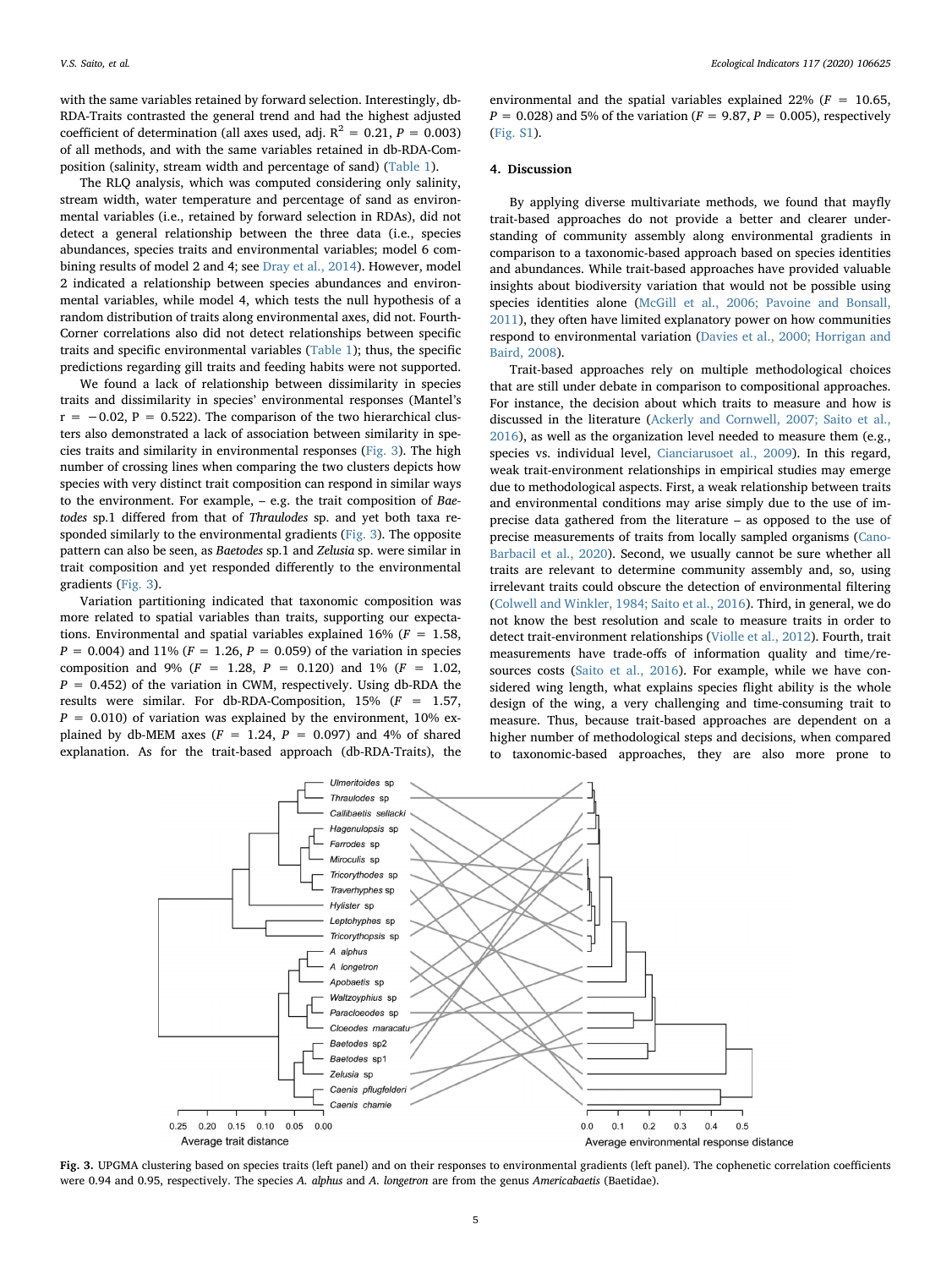methodological issues that will ultimately affect our ability to detect trait-environment relationships.

We expected that some traits would respond specifically to some environmental variables (e.g., gill traits to dissolved oxygen). However, we did not find clear single-trait vs. single-environmental characteristic relationship to support the mechanistic assumption of trait-based approaches. In this sense, it is likely that trait composition, rather than individual traits, affects individual fitness ([Resh et al., 1994; Verberk](#page-6-5) [et al., 2013; Laughlin, 2014; Pilière et al., 2016\)](#page-6-5). In general, from an evolutionary perspective, traits do not evolve independently in response to environmental pressures but as specific combinations of traits that enable spin-offs (combination of traits maximizing fitness) and trade-offs (investments in one trait reducing investments in another traits) [\(Verberk et al., 2013\)](#page-6-40). The strength of such evolutionary constraint was exemplified by the phylogenetic signal pattern in the PCA of the trait data, where genera from the same family shared similar suite of traits. While these ideas address the importance of trait combinations, one should also argue that there are different suites of traits able to maximize species abundances in a given environment [\(Resh et al.,](#page-6-5) [1994\)](#page-6-5). For example, water-penny beetles with flattened bodies, caddisflies with strong anal claws, and blackfly larvae using glues to attach to the substrate all use different strategies to deal with the same environmental filter, high streamflow. Our results support these ideas, since we found that genera with distinct trait composition (suite of traits) can respond similarly along the same environmental gradient (e.g., Farrodes and Leptohyphes).

Both trait-based and taxon-based approaches revealed a clear relationship between mayfly communities and salinity. Our results suggest that even a small variation in salinity (from 0.01 to 0.05 mS  $\rm cm^{-1})$ may indicate impacts able to modify mayfly communities, which in our case is related to land use practices in the study area. Salinity was present in streams surrounded by sugarcane plantations but not in forested streams, suggesting that agricultural practices are driving freshwater salinization. This salinization process is currently a major concern in aquatic ecology ([Kaushal et al., 2005; Cañedo-Argüelles](#page-6-17) [et al., 2016; Ke](#page-6-17)fford, 2018) and our findings suggest that small increases in salinity can modify the taxonomic and trait composition of mayfly communities. This environmental filter has been hypothesized to be important because of the probable interference in pH regulation and osmoregulation costs that are mediated by gill traits (Keff[ord,](#page-6-41) [2018\)](#page-6-41). However, the specific effects over gill traits at the community level were not evidenced given the lack of a relationship between salinity and gill traits in fourth-corner correlations.

Compared to species, trait variation should be less related to spatial variables and this is a key assumption to the generalized use of traitbased approaches. We found some support to this assumption as variation in taxonomic composition was more related to db-MEM vectors. Pure spatial signals in partial constrained ordination have been commonly associated with both the effect of unmeasured spatially structured environmental variables and dispersal on species composition ([Diniz-Filho et al., 2012, Siqueira et al., 2012b, Saito et al., 2015b](#page-6-42)). Because we measured a high number of environmental variables that has been previously shown to drive the distribution of mayflies, we suggest the first explanation is less likely (effect of unmeasured spatially structured environmental variables). In contrast, mayflies tend to disperse over short distances because adults usually live only hours or few days and are considered weak fliers in comparison to other taxa (e.g., Odonata) with low ability to direct their trajectories, making them prone to have limited geographic distribution [\(Malmqvist, 2000\)](#page-6-43). For example, [Caudill \(2003\)](#page-6-44) showed that most females emerging from one lake lay their eggs in the same lake, despite the occurrence of several other lakes in the vicinity ( $\sim$ 250 m). The stronger spatial structure detected in composition data, as compared to trait data, adds support to the use of trait-based approaches for large scale assessments.

In general, biomonitoring tools in the Neotropics are still under development and our results raise a question on whether we should

focus on trait-based approaches. Previous studies found relationships between functional diversity, trait composition, and environmental change ([Saito et al., 2015a; Castro et al., 2017](#page-6-10)). However, our findings indicate that both trait and taxonomic composition responded to the same environmental variables, indicating the importance of the same environmental gradients (e.g., salinity) in structuring the local communities. We highlight that traits are inherently interrelated and therefore may not respond monotonically and invariably to environmental variation, but instead present complex responses depending on the set of traits a species has ([Resh et al., 1994\)](#page-6-5). Also, trait-based approaches indicated a weaker spatial signal on trait composition variation, potentially being more appropriate for large scale assessments, a desirable attribute for biomonitoring tools. For biomonitoring purposes, choosing between approaches remains a challenge as trait- and taxonomic-based approaches have advantages and disadvantages and could, in practice, give similar information regarding community response to environmental change.

#### CRediT authorship contribution statement

Victor Satoru Saito: Conceptualization, Methodology, Software, Formal analysis, Investigation, Resources, Visualization, Writing - original draft, Writing - review & editing. Tadeu Siqueira: Conceptualization, Methodology, Investigation, Resources, Supervision, Visualization, Project administration, Funding acquisition, Writing review & editing. Luis Mauricio Bini: Conceptualization, Methodology, Software, Formal analysis, Investigation, Supervision, Writing - review & editing. Raul Costa-Pereira: Conceptualization, Methodology, Investigation, Writing - review & editing. Edineusa Pereira Santos: Conceptualization, Methodology, Software, Formal analysis, Investigation, Resources, Visualization, Project administration, Writing - review & editing. Sandrine Pavoine: Conceptualization, Methodology, Software, Formal analysis, Investigation, Supervision, Writing - review & editing.

## Declaration of Competing Interest

The authors declare that they have no known competing financial interests or personal relationships that could have appeared to influence the work reported in this paper.

## Acknowledgments

We thank many colleagues who stimulated interesting discussions during the elaboration of this study at the Brazilian Symposium of Limnology in 2017, as well as colleagues from the Conference of the Iberian Association of Limnology in 2018. We also thank two anonymous reviewers that helped us during the preparation of this manuscript. The study was partly funded by grants #13/50424-1, #18/ 02074-5 and #19/04033-7, São Paulo Research Foundation (FAPESP). Work by LMB has been supported by CNPq (304314/2014-5) and the National Institute for Science and Technology (INCT) in Ecology, Evolution and Biodiversity Conservation (proc. 465610/2014-5 MCTIC/CNPq and FAPEG).

## Appendix A. Supplementary data

Supplementary data to this article can be found online at [https://](https://doi.org/10.1016/j.ecolind.2020.106625) [doi.org/10.1016/j.ecolind.2020.106625](https://doi.org/10.1016/j.ecolind.2020.106625).

#### References

<span id="page-5-0"></span>[Ackerly, D.D., Cornwell, W.K., 2007. A trait-based approach to community assembly:](http://refhub.elsevier.com/S1470-160X(20)30562-8/h0005) [partitioning of species trait values into within-and among-community components.](http://refhub.elsevier.com/S1470-160X(20)30562-8/h0005) [Ecol. Lett. 10 \(2\), 135](http://refhub.elsevier.com/S1470-160X(20)30562-8/h0005)–145.

[Aspin, T.W., Khamis, K., Matthews, T.J., Milner, A.M., O'Callaghan, M.J., Trimmer, M.,](http://refhub.elsevier.com/S1470-160X(20)30562-8/h0010)